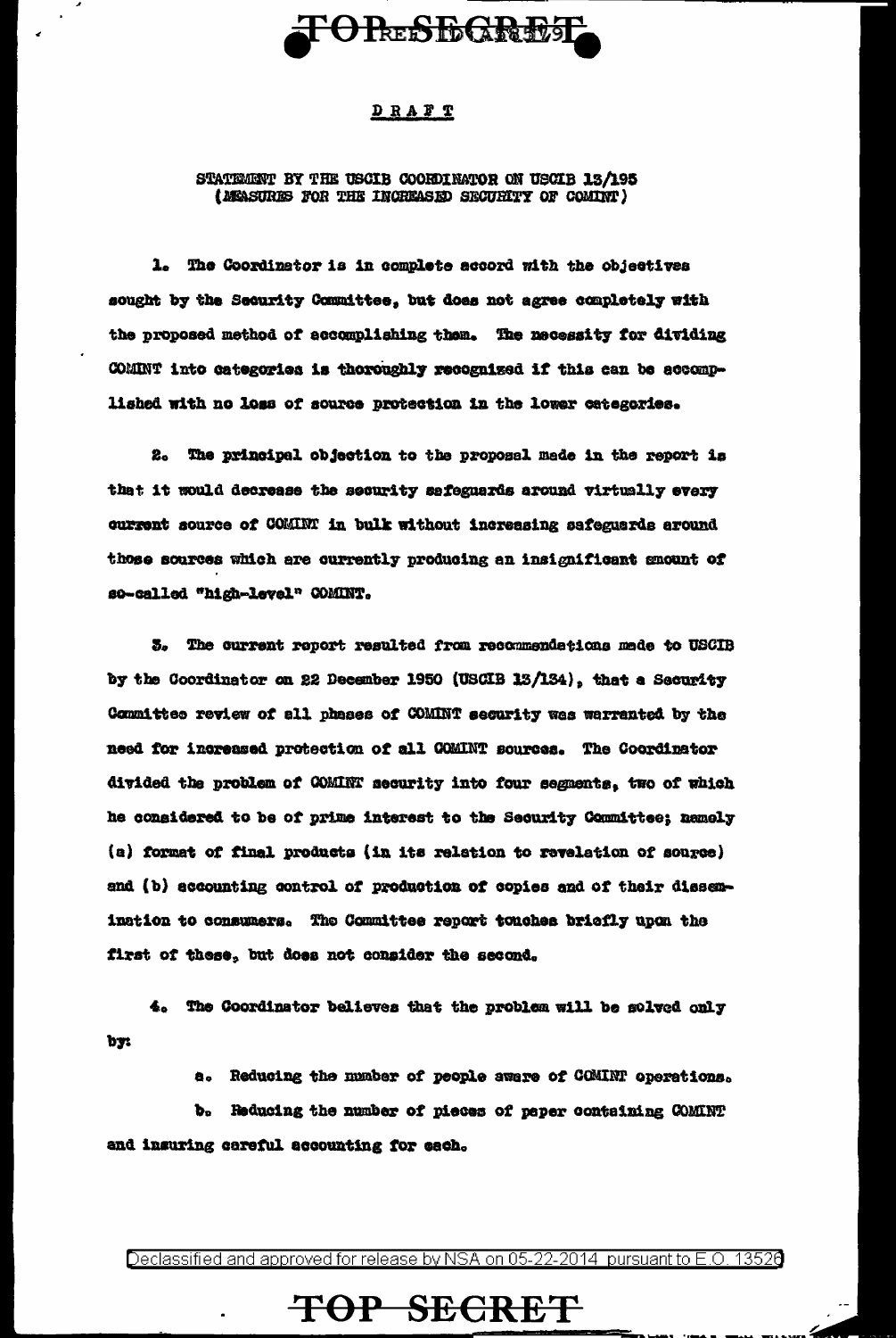

c. Disguising the source of COMINT wherever possible.

d. Maintaining at least current standards of clearance and levels of classification for all categories of COMINT except the very highest, which must be reised.

 $\bullet$ . Taking sdvantage of the opportunities afforded by the preaent framework to insure effective and secure operational use of COMINT in actual hostilities.

5. The current report falls short of meeting any one of these requirements.

6. There is no means of guaranteeing even the current flow of COMINT. This flow certainly will not continue if we relax our efforts to prevent our enanies from learning what COMINT sources we are exploiting.

7. To cite a simple but convincing case: The committee recommends that plain-text military messages of a tactical nature (now permissively considered SECRET CODENORD Traffic Intelligence in an emergency) shall be excluded from special COMINT regulations. If the enemy learns that we are using these messages for intelligence, he will begin encipher-,ing them, possibly in a low-grade system. If he learns we are reading the low-grade system, he will begin using more secure systems. Eventually, all significant traffic would be carried in the most aecure systems, insofar as the enemy's capabilities permit.

8. The question which the Security Committee and the intelligenceagency members of USCIB must decide is whether they desire the continued flow of COMINT from all COMINT sources (high-grade, modium-grade, lowgrade, plain text). Evidence is accumulating that current security practices are inadequate to protect these sources, and that recent relaxations of standards may be drying up some important sources of COMINT.

2

TOP SECRET